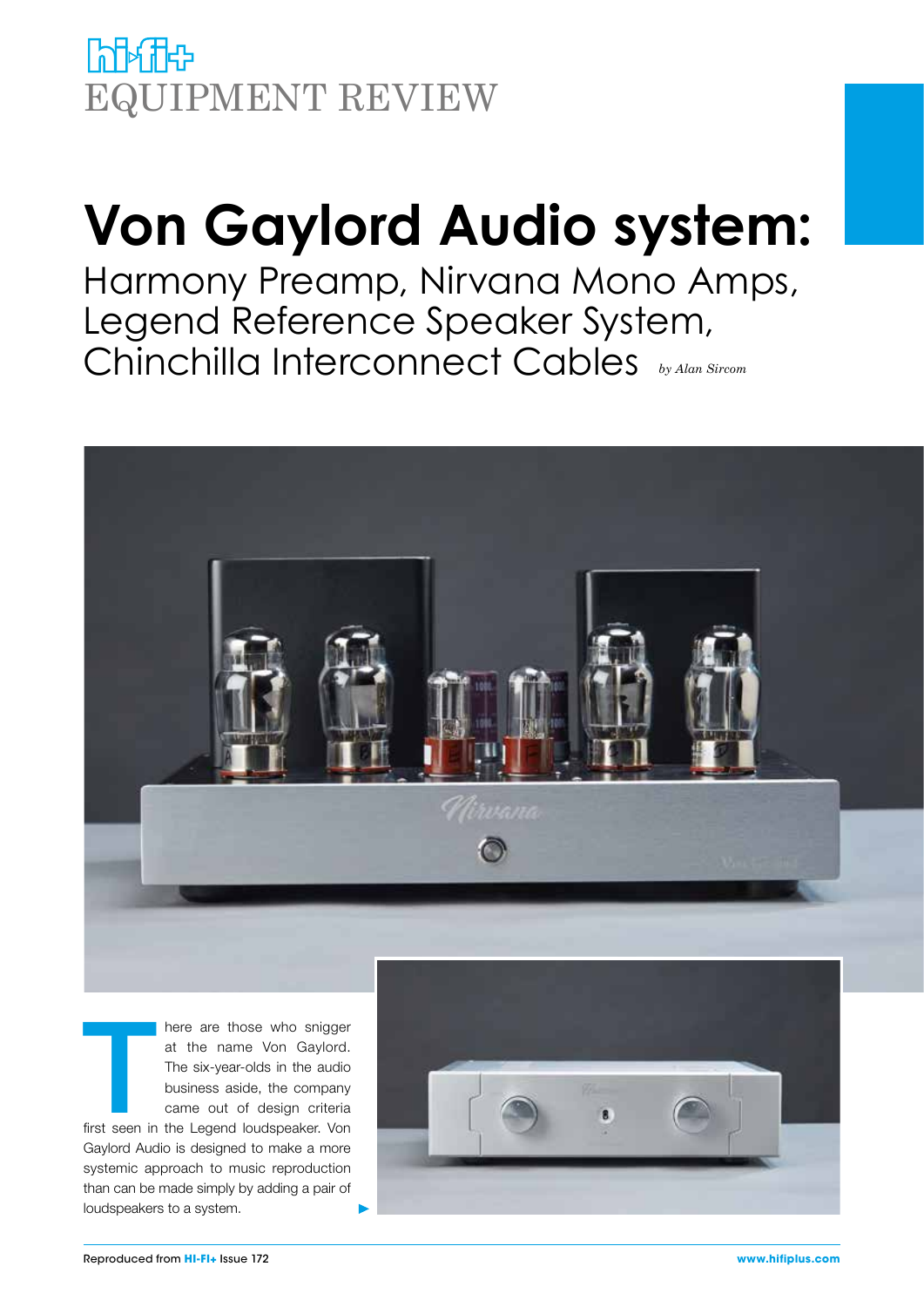

Von Gaylord's biggest identifier in some circles (puerile sniggering aside) was its liquid cooled valve amplifiers, the Uni Sea models. These came with a significant does of 'WTF?' when first seen (high voltages, glass, and liquid... what could possibly go wrong?), but is actually insanely sensible when you dig a little deeper. The four-chassis amplifier pumps out 200W in Class A and without that liquid cooling, listening would be on the Hades side of 'uncomfortable'. Overclockers and supercomputer designers regularly liquid cool their hot-running computers; why should audio be any different? We're not testing the Uni Sea (at least not yet), but instead have gone with VGA's other Big Idea... the systemic approach to audio. OK, so VGA is not alone in making such an approach, with brands like McIntosh and Audio Note both making valve amplification, speakers, and more. However, this only goes to show the validity of the idea.

VGA's quest for music perfection doesn't extend to the front-end, however. This is a conscious decision, both playing to the design team's strengths and a recognition that a small audio brand must concentrate its energies on devices that are not money pits. To *do* digital audio properly today requires a multidisciplinary team of digital engineers, app designers, and even helpline experts to prevent that new wonder-streamer from becoming an expensive brick a month after launch because of a wireless router upgrade. There are companies that specialise in that field, but for a company of VGA's size, they specialise in that field alone. Instead, the brand takes the best of that digital output and gives it the full VGA treatment.

That treatment begins with the Harmony line preamplifier, the entry point into VGA's systems. This one-box valve design strips away all but the basic functions of a preamp, passing up on a balance control, balanced inputs or outputs, or even a tape loop. There are just three single-ended line inputs, two knobs, and a toggle switch (OK, there's a basic remote and a blue LED denoting power on status, but that's about it). Inside, this is a point-to-point preamplifier, using VGA's premium silver wire throughout. Short of a passive pot in a box, this has to be one of the simplest preamps on the market at the moment, and when it comes to preamps, simple is good!

This connects to the outside world through the deliciously named Chinchilla Mk II interconnects (there is a power cord – but not UK ready yet – and used  $\blacktriangleright$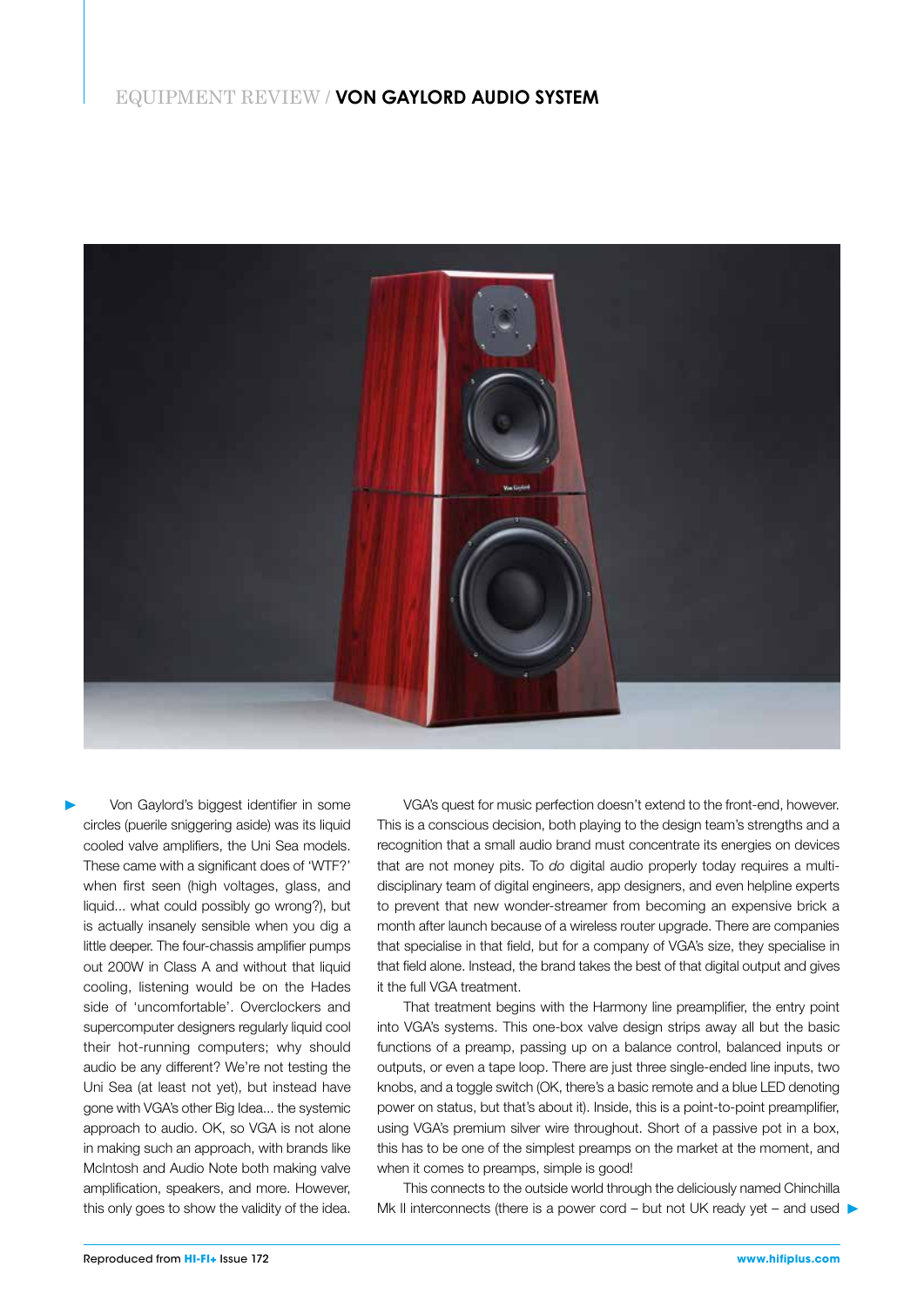to be a matching loudspeaker cable which is temporarily off the radar, leaving just the Return Of The Legend 7000 wires), These use different gauge strands of silver and copper. Unlike most cables (where these conductors would either be twisted together or laid in parallel, the Chinchilla Mk 2 use a combination of both design types within the same grey braid. They are terminated at both ends with lacquered locking RCA connectors, which do mean the spacing of the outputs of any digital device need to be wider than usual (the RCA connectors of my workhorse Hegel Mohican CD player were too close together for these cables, for example).

The next link in the chain is the Nirvana mono power amplifier. This allvalve design uses two 6SN7 double-triode valves in the input stage and two matched pairs of 6550 power valves in the output. These are fully self-biasing and are capable of a claimed 130W per channel. Autobias aside, there are few concessions to modernity here, in all the good ways. OK, that also means no valve cage so it's perhaps not the first choice for those with tearaway toddlers (or lumbering Labradors), but it is also – like the Harmony – a full point-to-point wired design without a PCB in sight. It includes four and eight ohm output taps, with high-grade binding posts. The pair weigh in at a fairly meaty 41kg.

The final link in the chain is the Legend Reference, which has more than a nod back to VGA's original incarnation. This is a two-chassis low floorstander (which is, in fact, probably best used on low stands, getting the tweeter closer to ear height). It's a three-way ported design, with the top-box containing the 38mm inverted Kevlar dome tweeter and the 184mm Kevlar mid-woofer, and the lower cabinet sporting a 254mm woofer. The truncated pyramid shape means a lot of non-parallel surfaces inside the cabinets of both loudspeaker enclosures, which helps keep internal resonance at a minimum, and the loudspeakers are connected in series. As the top-box is bi-wireable, you could notionally run three sets of speaker wire from amp to loudspeaker, which could get spendy!

VGA's Legend Reference is rare for a loudspeaker in that it has just the one finish on offer – gloss mahogany. There are no grilles, no frills, and there is little in the way of high-grade nonsense on the website. The loudspeaker system is efficient (the quoted 90dB sensitivity and eight-ohm load seem accurate, and if anything somewhat modest), and is stated as returning a full 20Hz-25kHz (within 3dB) frequency response.

The thing about VGA is there isn't *a thing*. The products are described in bullet points on the website and while there is more information on flyers whenever Von Gaylord Audio rocks up at a show, these are remarkably unpushy, almost to the point of self-deprecation. It's almost as if the company wants us to listen to its product, not its hype!

Let's get the nasties out of the way first. The combination of a loudspeaker this sensitive with a powerful and dynamic valve amplifier, and a preamplifier that has a sensitive volume control means occasionally things get loud, fast. The difference in output level of two recordings is the difference between "that's really good" and "I promise not to play that loud again, officer." In terms of volume control adjustment, that point between 'too quiet', 'too loud' and 'just right' is a hair's breadth. I played two recordings in quick succession – 'Figure' by Vök from the Network album of the same name, and the title track from *Inform Educate Entertain* by Public Service Broadcasting [Test Card], and if you set the volume by the first, the second was almost inaudible, while vice versa was too loud. This is a first, and I'm not sure whether it even counts as a 'nasty'. In fact, it suggests the VGA system is transcribing the differences between digital files so well that changes in level that might otherwise pass almost unnoticed are brought into sharp highlight. What is good here, however, is that sound played loud is muscular, dynamic, and clean. There is no shouty element to this reproduction (unless you play very loud indeed) and the mix of samples and very fine drumming on the Public Service Broadcasting track was clearly delineated... and rhythmic fun to boot!

Now that the safe-cracker volume part of the performance is out of the way, we can get on with enjoying the VGA system because it is extremely enjoyable. There's an ease to the whole presentation that accents the coherence of the system perfectly. Music flows effortlessly from theme to theme, and no track highlighted this better than 'Contact' by the Gary Peacock Trio on their *Tangents* album [ECM]. This track evolves from avant-garde noodling into a clever piece of thematic almost modal jazz over its first four minutes, and that acts as a test of a system's coherence; if you can tease out where the noodling is going in the first three minutes, the system is on form, but if you are still scratching your head five minutes into the track... get a different system. On the VGA rig, you got in lock-step with what the trio were doing pretty quickly.

A part of this coherence comes as a result of exceptional dynamic range. Sounds have a shock quality as they start and stop fast, whether that's the 'don't mess with me' anger of Little Simz [*Grey Area*, Age 101], or the sheer power of Joyce DiDonato's voice singing Donizetti's 'I Capuleti e i Montecchi' [*Stella di Napoli*, Erato]. Both these tracks also hint at other areas of excellence in the VGA system. Little Simz girl-grime rap is hard